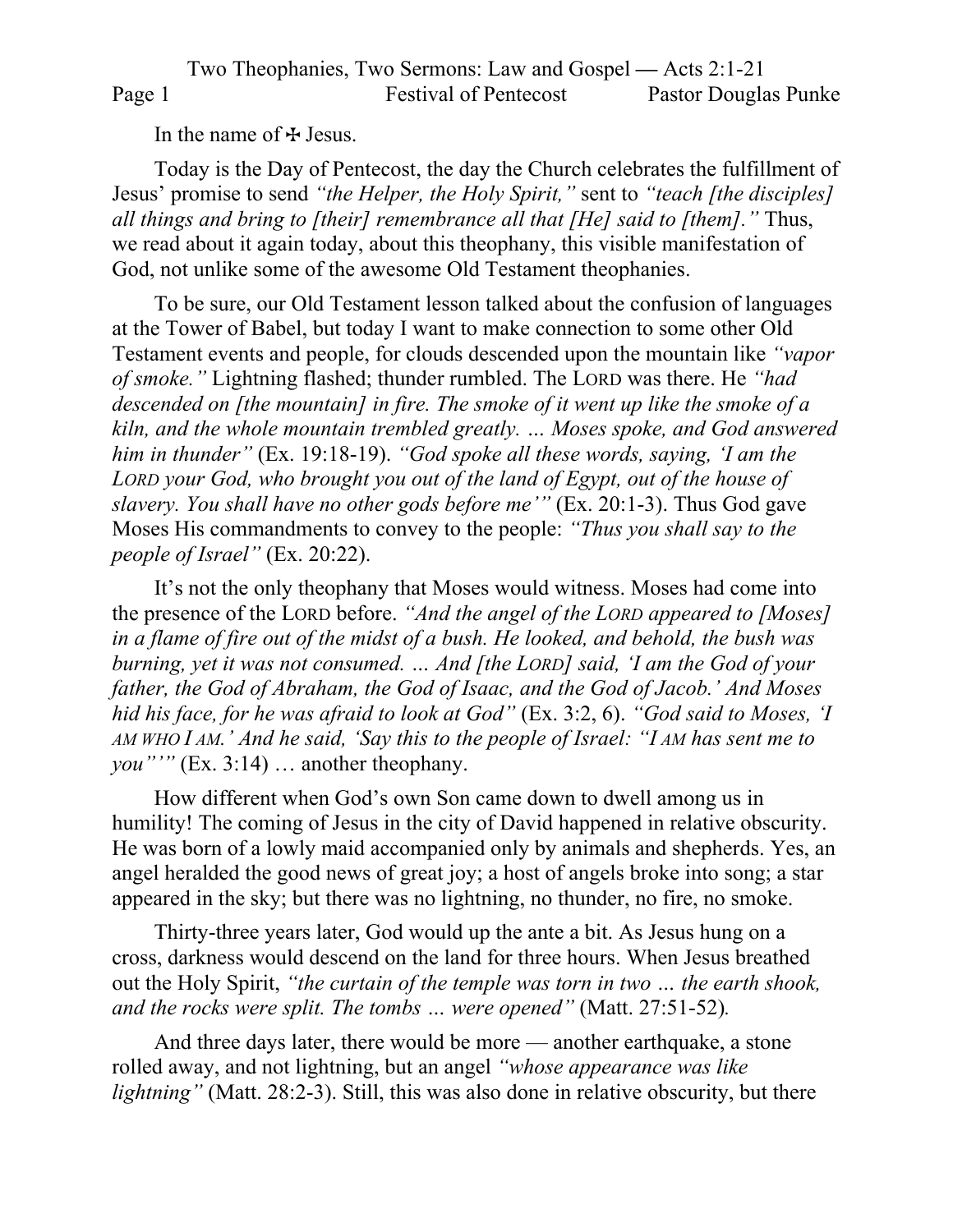Two Theophanies, Two Sermons: Law and Gospel **—** Acts 2:1-21 Page 2 Festival of Pentecost Pastor Douglas Punke were words to share: *"you seek Jesus who was crucified. He is not here, for he has risen, as he said. Come, see the place where he lay. Then go quickly and tell his disciples that he has risen from the dead"* (Matt. 28:5-7). The women did just that: *"with fear and great joy, [they] ran to tell his disciples"* (Matt. 28:8).

Still not done, 40 days later, on a different mountaintop, with only His disciples with Him, Jesus openly ascended into heaven, back to the Father's side, wrapped in a cloud. Yet, He departed with promises: *"you will be baptized with the Holy Spirit not many days from now … you will receive power when the Holy Spirit has come upon you, … you will be my witnesses …"* (Acts 1:5, 8).

And so we come to today, for ten days later came the Old Testament harvest festival called Pentecost — the fiftieth day from the Sunday after the Passover Sabbath, and to a theophany more like we expect and want from God — a thunderous *"sound like a mighty rushing wind,"* fire that did not consume the hair on the heads of the disciples, and words to speak to the people.

But in these words was another theophany, for there were people from many nations that surrounded Jerusalem, perhaps as many as 300,000 visitors gathered there for this major festival. You heard the list of peoples: *"Parthians …Medes … Elamites … residents of Mesopotamia, Judea and Cappadocia, Pontus … Asia, Phrygia … Pamphylia, Egypt … the parts of Libya belonging to Cyrene, … visitors from Rome … Cretans and Arabians."* They surely could all speak Greek, the common language of the Empire, but they all had their own native languages. And this was the miracle: unschooled disciples, who had not been taught the diverse languages, spoke to the people in their heart language.

And there was a difference in content. Unlike when Moses came down the mountain to tell the people what they must do — teaching the people the commandments, the disciples had a different message. They told of *"the mighty works of God"*; they told of His work of salvation through His Son Jesus Christ. They told of a redemption that was paid by the blood of Jesus poured out unto death. They told not of a righteousness that comes by the law, for the Jews *"crucified and killed" "this Jesus"* (Acts 2:23), but of the forgiveness of sins that comes by being filled with the Holy Spirit and believing in this same Jesus whom God raised from the dead. They told of a salvation that comes by faith: *"everyone who calls upon the name of the Lord shall be saved."*

To be sure, this preaching came out of the mouths of the disciples, but it really was God's own preaching, as Luther said: "you have often heard that there has never been a public sermon from heaven except twice," and he identifies the two "sermons" we've been considering today, the giving of the law when Moses came down from the mountain, and the preaching of the gospel when the Holy Spirit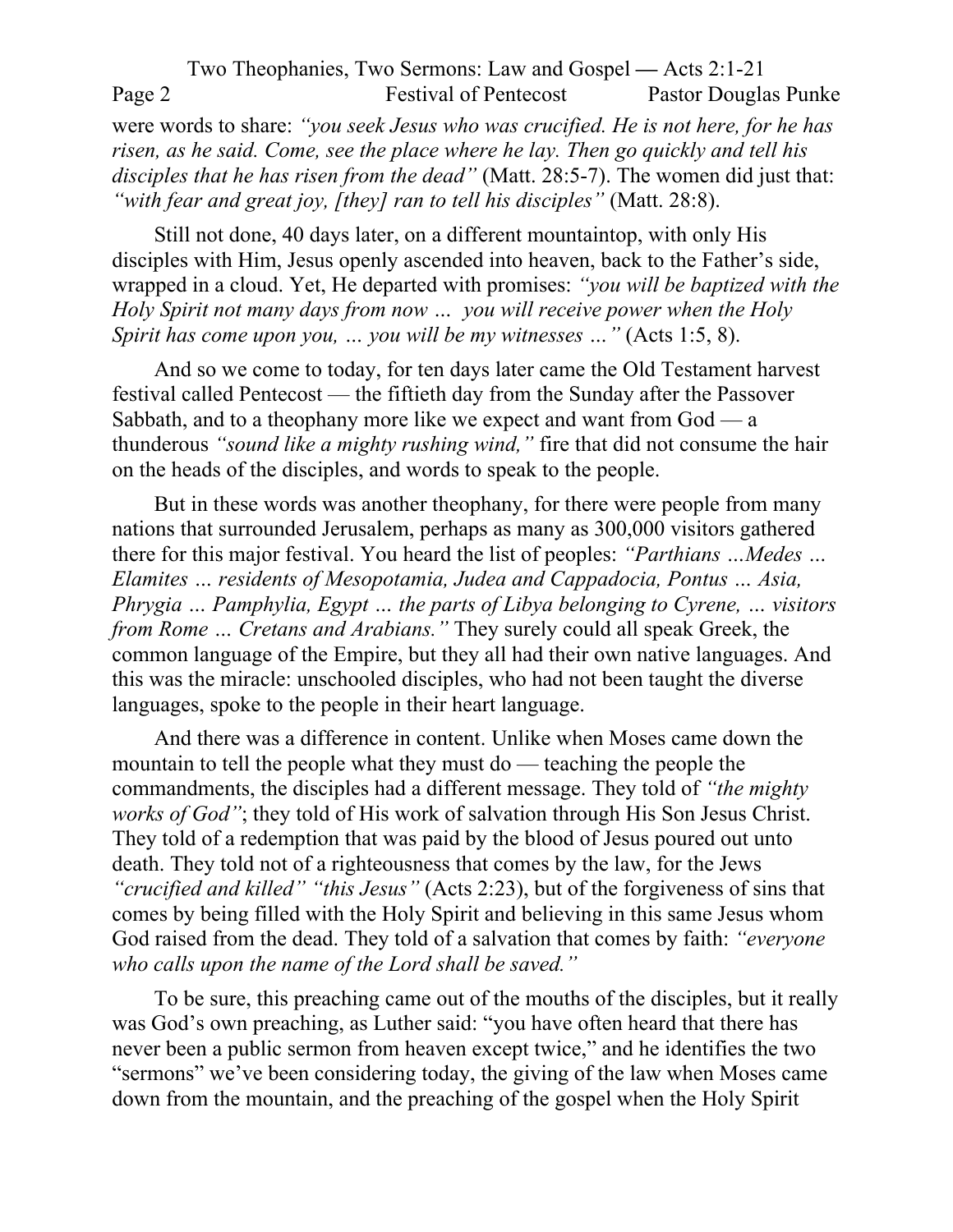Two Theophanies, Two Sermons: Law and Gospel **—** Acts 2:1-21 Page 3 Festival of Pentecost Pastor Douglas Punke came upon the disciples on Pentecost ("How Christians Should Regard Moses," *Luther's Works*, 35:161). And these sermons are as distinct as law is from gospel, as works are from grace. Both of these sermons are God's word, but the final word of God is Gospel.

Moses wrote especially for the Jews, but the promise of the Spirit was not just for the disciples then, but for the church, for *"all flesh,"* for *"your sons and your daughters,"* for *"your young men … and your old men"* for *"male servants and female servants."* On the church beginning then and continuing to today, does God *"pour out [His] Spirit,"* that the Gospel might go forth and be preached *"to the end of the earth"* (Acts 1:8), that *"repentance for the forgiveness of sins"* might be preached in Jesus' *"name to all nations, beginning from Jerusalem"* (Luke 24:47).

This is the way Luther distinguishes the two sermons: "Now the first sermon, and doctrine, is the law of God. The second is the gospel. These two sermons are not the same. Therefore we must have a good grasp of the matter in order to know how to differentiate between them. We must know what the law is, and what the gospel is. The law commands and requires us to do certain things. The law is thus directed solely to our behavior and consists in making requirements. For God speaks through the law, saying, 'Do this, avoid that, this is what I expect of you.' The gospel, however, does not preach what we are to do or to avoid. It sets up no requirements but reverses the approach of the law, does the very opposite, and says, 'This is what God has done for you; he has let his Son be made flesh for you, has let him be put to death for your sake.' So, then, there are two kinds of doctrine and two kinds of works, those of God and those of men. Just as we and God are separated from one another, so also these two doctrines are widely separated from one another. For the gospel teaches exclusively what has been given us by God, and not—as in the case of the law—what we are to do and give to God" (*LW*35:162).

That doesn't make Moses or the law bad. Moses is still a good teacher. The law is still good, as Paul says: *"if it had not been for the law, I would not have known sin"* (Rom. 7:7). And we have this law written on our hearts (Rom. 2:15). Yes, the law is especially good to show us what we cannot accomplish by our striving and to terrify us. But the disciples' preaching on Pentecost shows us a better way, the way of the Spirit, the way of the Gospel, the way of life, the way of faith that makes no demands but only receives the grace of God — forgiveness, life, and salvation — and bestows the Spirit's fruit — love, joy, peace, patience, kindness, goodness, faithfulness, gentleness, and self-control. *"Against such things there is no law"* (Gal. 5:23).